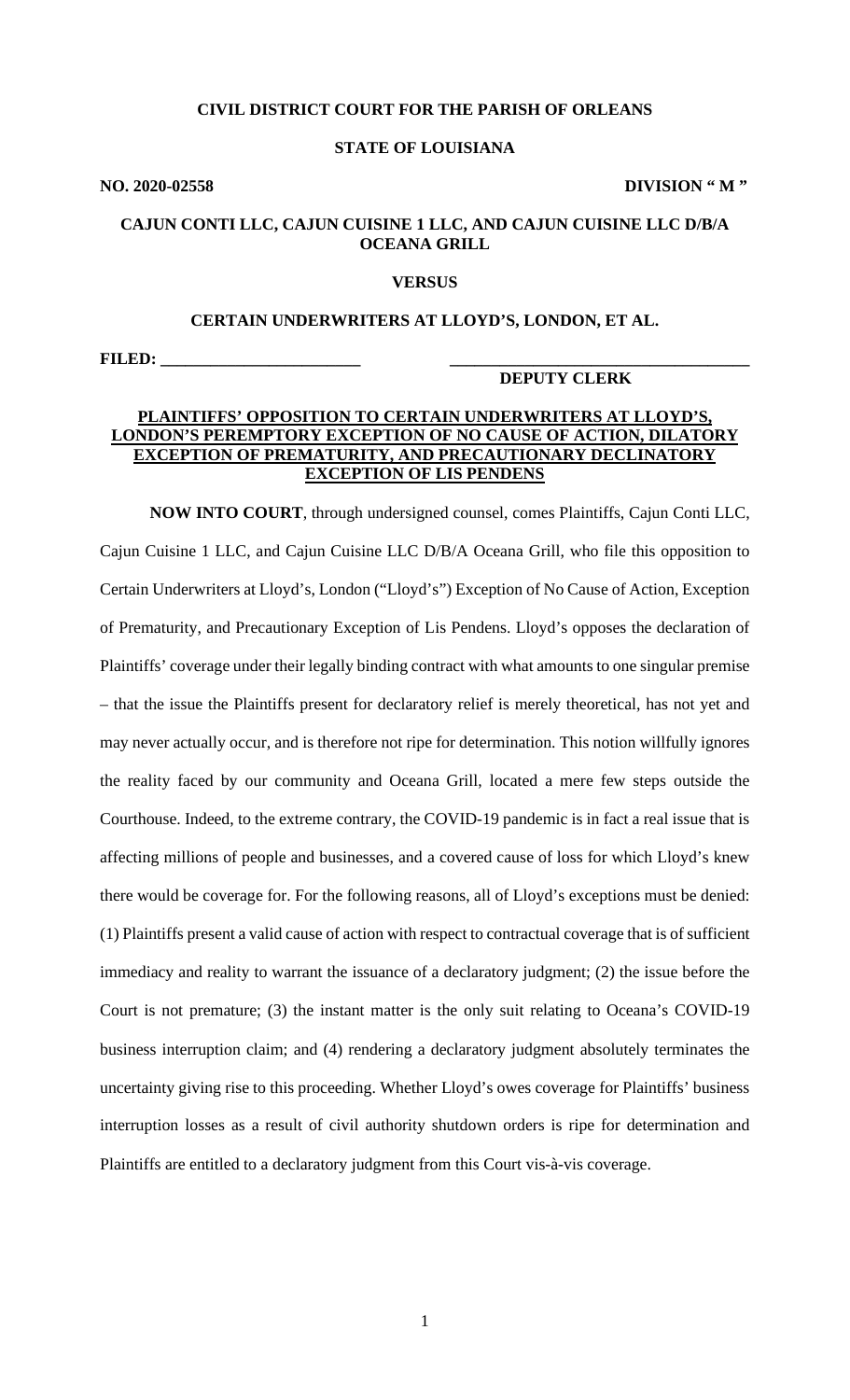#### **INTRODUCTION**

Lloyd's policy extended all-risk coverage to Oceana, which covers all risks of loss unless clearly and specifically excluded.<sup>[1](#page-1-0)</sup> This coverage includes the risk of loss resulting from a pandemic or virus. For example, Mandarin Oriental hotels in Hong Kong, Malaysia, Singapore, and Thailand all previously lost business due to cancellations and reduced local food and beverage sales stemming from the SARS outbreak in 2002. Mandarin Oriental International Ltd. secured a \$16 million settlement for its SARS business interruption losses from their insurers.<sup>[2](#page-1-1)</sup> After SARS, also a covered cause of loss under the Lloyd's policy, the insurance industry quickly moved to exclude losses stemming from a pandemic or virus through exclusions published by the Insurance Services Organization and American Association of Insurance Services. However, these exclusions are not automatic and must be specifically included in each policy.<sup>[3](#page-1-2)</sup> While some insurers, including other Lloyd's syndicates, did in fact include exclusions containing the word "virus" or "pandemic," Lloyd's did not include any such exclusion in Oceana Grill's policy.

Fast forward to today, the COVID-19 pandemic is one of the worst public health crises in over a century. Within six months, the novel SARS-CoV-2 virus has infected almost 3.5 million Americans and nearly one hundred thousand Louisianans, with almost ten thousand of those cases coming in Orleans Parish. The virus is so dangerous that, for the first time in modern history, elected officials and government agencies have declared states of emergency and prohibited the use of certain properties and businesses due to the dangerous property conditions. Such is the case in New Orleans, where Mayor Cantrell specifically noted in her mayoral declaration that "COVID-19 may be spread amongst the population by various means of exposure, including the propensity to spread person to person and the propensity to attach to surfaces for prolonged periods of time, thereby spreading from surface to person and causing property loss and damage in certain circumstances." The losses suffered by businesses due to the closure or limitations to their business, like Oceana, have been catastrophic. It is a natural disaster.<sup>[4](#page-1-3)</sup>

This public health crises and the rampant spread of the virus has caused a direct physical loss to property, as the virus adheres to surfaces for extended periods of time, creating a dangerous property condition and preventing the use of property. COVID-19 has rendered property unsafe

<span id="page-1-0"></span><sup>1</sup> *Dawson Farms, L.L.C. v. Millers Mut Fire Ins. Co.,* 34, 801 (La. App. 2 Cir. 8/1/01); 794 So. 2d 949; *see also* p. 59 of Exhibit 1 of Plaintiff's Petition for Declaratory Judgment.

<span id="page-1-1"></span><sup>2</sup> *See* [https://www.sec.gov/Archives/edgar/vprr/0303/03037259.pdf.](https://www.sec.gov/Archives/edgar/vprr/0303/03037259.pdf)

<span id="page-1-2"></span><sup>&</sup>lt;sup>3</sup> Under information and belief, these exclusions were introduced and presented to the Louisiana Insurance Commissioner with material misrepresentations regarding the reduction of coverage to policyholders. 4 *See Friends of DeVito v. Wolf*, No. 68 MM 2020 (Pa. Apr. 13, 2020).

<span id="page-1-3"></span>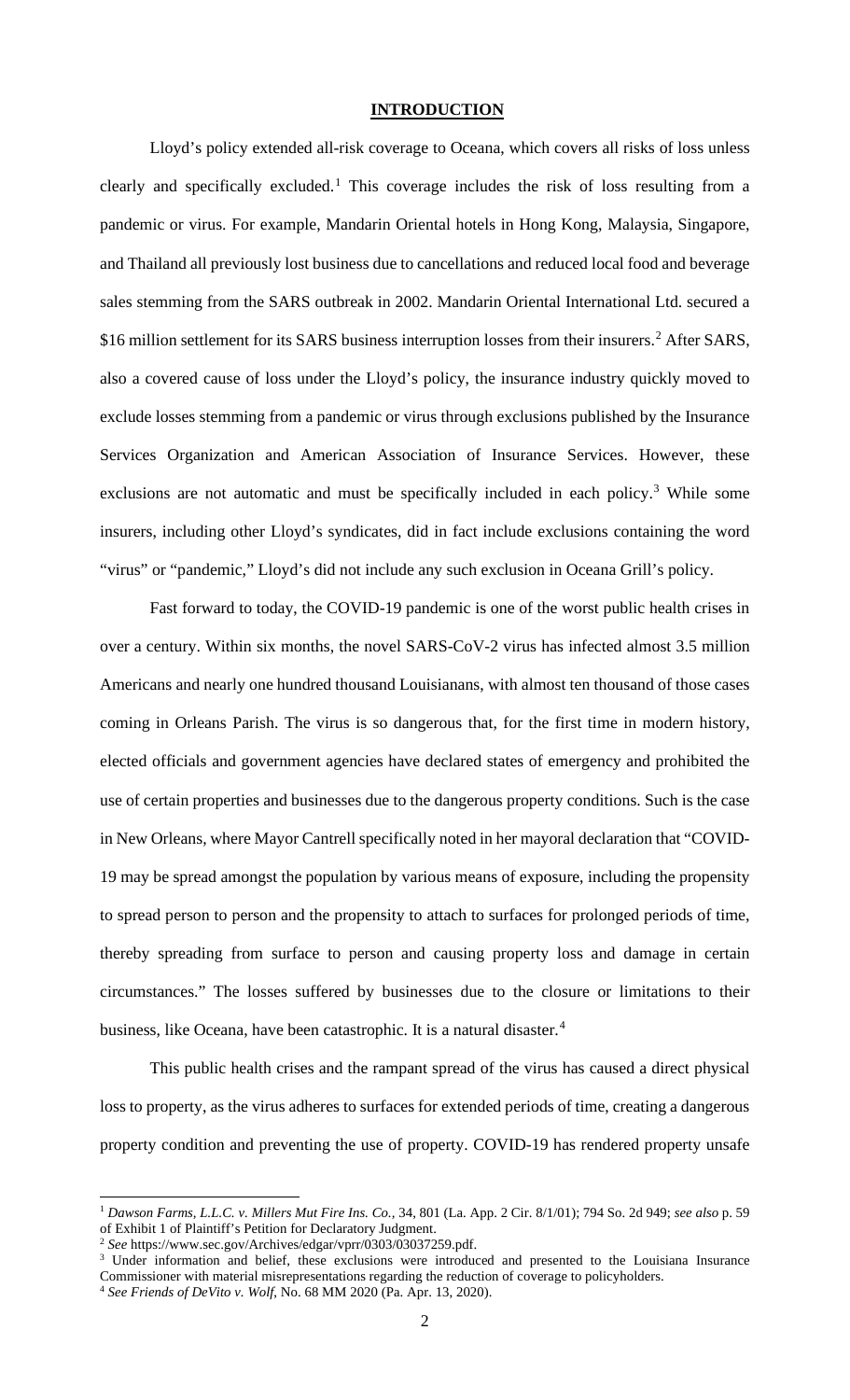and unusable. This is a "direct physical loss" to property which triggers business income and civil authority coverage under policies such as Lloyd's policy. Where a property has been rendered unusable or uninhabitable, a physical loss has occurred.<sup>[5](#page-2-0)</sup> Whether the property is intact and functional is irrelevant because physical damage is not necessary to define physical loss.<sup>[6](#page-2-1)</sup> It is clear that Oceana's business was affected by the New Orleans civil authority orders closing and limiting businesses due to property loss in the area and dangerous property conditions. This is a covered cause of loss under the civil authority provision in the absence of any exclusions.

#### **LAW AND ARGUMENT**

## **A. Plaintiffs have a valid cause of action against Lloyd's because there is an actual question and controversy being presented with respect to coverage that poses issues of sufficiency immediacy to warrant issuance of a declaratory judgment.**

Declaratory judgments are authorized by La. C.C.P. article 1871, which provides: "Courts of record within their respective jurisdictions may declare rights, status, and other legal relations, whether or not further relief is or could be claimed." A "declaratory judgment" is one which simply establishes the rights of the parties or expresses the opinion of the court on a question of law, without ordering anything to be done.<sup>[7](#page-2-2)</sup> Its distinctive characteristic is that the declaration stands by itself with no executory process following as a matter of course, so that it is distinguished from a direct action in that it does not seek execution or performance from the defendant or the opposing litigants.<sup>[8](#page-2-3)</sup> "[A] person is entitled to relief by declaratory judgment when his rights are uncertain or disputed in an immediate and genuine situation and the declaratory judgment will remove the uncertainty or terminate the dispute."<sup>[9](#page-2-4)</sup> The code articles establishing and governing declaratory judgments are remedial in nature and must be liberally construed and applied so as to give the procedure full effect within the contours of a justiciable controversy.[10](#page-2-5) However, for a court to entertain an action for declaratory relief, there must be a justiciable controversy and the question presented must be real and not theoretical.<sup>[11](#page-2-6)</sup>

The Louisiana Supreme Court in *Abbot v. Parker* noted as follows regarding a justiciable

controversy:

"A 'justiciable controversy' connotes, in the present sense, an existing actual and substantial dispute, as distinguished from one that is merely hypothetical or

<span id="page-2-0"></span><sup>5</sup> *See Widder v. Louisiana Citizens Prop. Ins. Corp*., 2011-0196 (La. App. 4 Cir. 8/10/11); 82 So. 3d 294, 296.

<sup>&</sup>lt;sup>6</sup> *Id; see also Ross v. C. Adams Const. & Design, L.L.C., 10-852 (La. App. 5 Cir. 6/14/11); 70 So. 3d 949, 952.*<br><sup>7</sup> Lemoine v. Baton Rouge Physical Therapy, L.L.P., 13-0404 (La. App. 1 Cir. 12/27/13); 135 So.3d 771, 773

<span id="page-2-4"></span><span id="page-2-3"></span><span id="page-2-2"></span><span id="page-2-1"></span>

<sup>&</sup>lt;sup>8</sup> Id.<br><sup>9</sup> Louisiana Associated General Contractors, Inc. v. State, Division of Administration, Office of State Purchasing, 95– 2105 (La.3/8/96); 669 So.2d 1185, 1191.

<span id="page-2-5"></span><sup>10</sup> *Prator v. Caddo Parish*, 04-0794 (La. 12/1/04); 888 So.2d 812, 817. *See also* La. C.C.P. article 1881.

<span id="page-2-6"></span><sup>11</sup> *American Waste & Pollution Control Co. v. St. Martin Parish Police Jury*, 627 So.2d 158, 162 (La. 1993).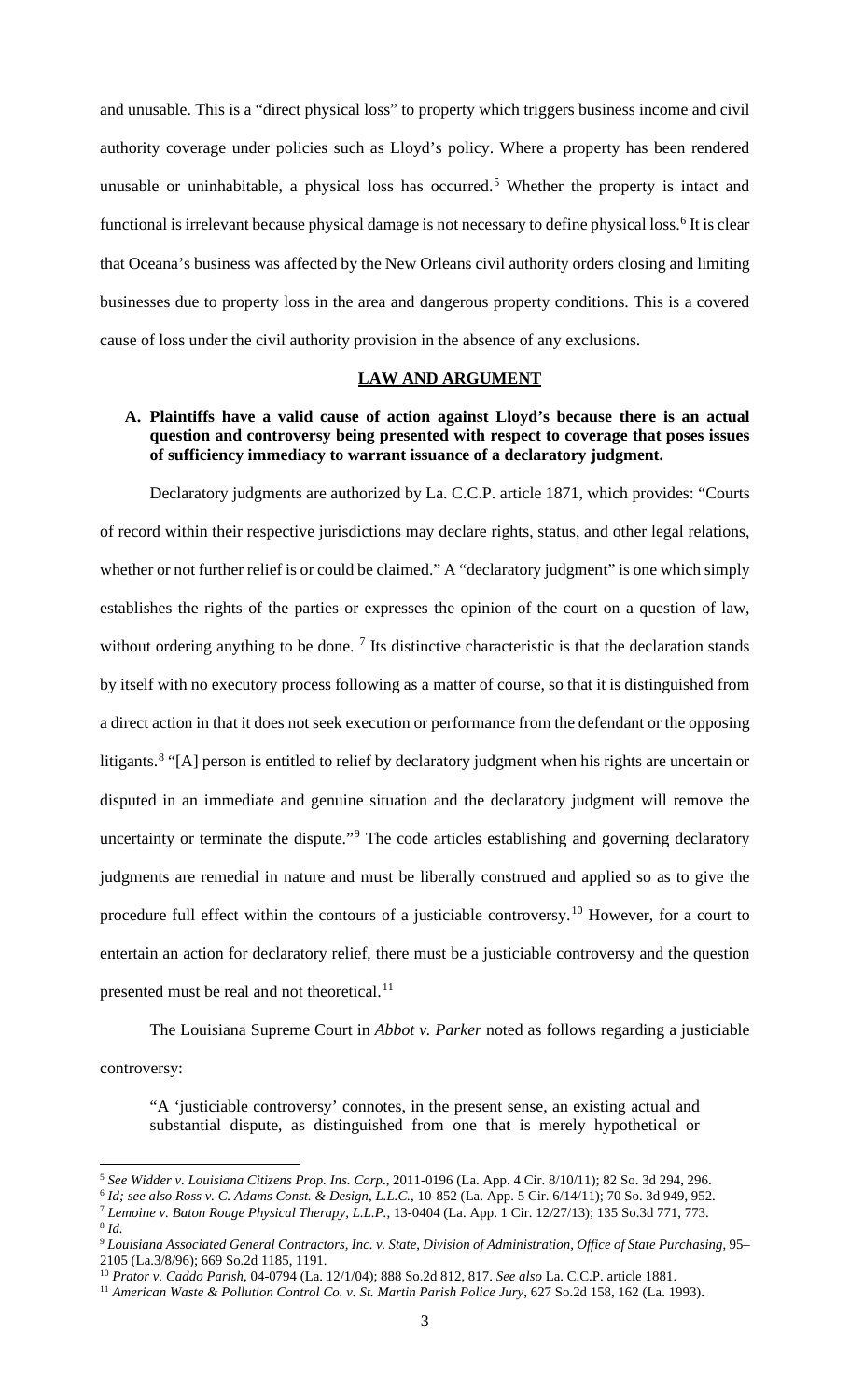abstract, and a dispute which involves the legal relations of the parties who have real adverse interests, and upon which the judgment of the court may effectively operate through a decree of conclusive character. Further, the plaintiff should have a legally protectable and tangible interest at stake, and the dispute presented should be of sufficient immediacy and reality to warrant the issuance of a declaratory judgment.<sup>[12](#page-3-0)</sup>

There is no hypothetical or abstract dispute here – Oceana Grill's business was interrupted as a result of the orders of Mayor Cantrell and Governor Edwards stemming from property loss and damage from COVID-19, and operates today only in a limited capacity. Oceana Grill has a tangible stake at interest – the survivability of its business. The insured-insurer relationship in first-party matters is inevitably adverse and insurers, including Lloyd's, throughout the globe are denying coverage on the identical issues Oceana Grill seeks a declaratory judgment on. The longer Lloyd's gets to delay resolution of the coverage issue the greater the likelihood that Oceana Grill may no longer be able to serve its signature seafood dishes to locals and tourists alike. A declaratory judgment is necessary for the very existence of this world-famous French Quarter restaurant. Oceana Grill has been shutdown and continues to operate in a limited capacity, there is no "hypothetical" controversy.

The Fourth Circuit's analysis of a controversy in *Morial v. Gusto* is an apt comparison. [13](#page-3-1) In *Morial*, the court addressed a "suit for declaratory relief . . . filed by Ernest M. Morial, Mayor of the City of New Orleans, and Joseph I. Giarrusso, Councilman at Large and President of the New Orleans City Council, seeking determination of the status, as against the Louisiana Public Meetings Law, of [a] proposed meeting between the Mayor and other members of his staff and any City Council members who chose to attend."<sup>[14](#page-3-2)</sup> Morial and Giarrusso named as defendants the Louisiana Attorney General and the District Attorney for the Parish of Orleans on the theory that they were the entities responsible for enforcing the Public Meetings Law.[15](#page-3-3) The Attorney General filed an exception of no cause of action, as Lloyd's does here, arguing "that the petition sought advisory relief only and did not set forth a justiciable controversy sufficient to serve as a foundation for a declaratory judgment."<sup>[16](#page-3-4)</sup> What Morial sought was a declaratory judgment determining the legal status of his proposed meeting.<sup>[17](#page-3-5)</sup> "Public officers [were] concerned about the proper performance of the duties of their office."<sup>[18](#page-3-6)</sup> The Court held that "[t]he meeting has been called,

<span id="page-3-5"></span><span id="page-3-4"></span><span id="page-3-3"></span><sup>16</sup> *Id*.

<span id="page-3-0"></span><sup>12</sup> *Abbot v. Parker*, 249 So.2d 908, 918 (La. 1971).

<span id="page-3-1"></span><sup>13</sup> *Morial v. Guste*, 365 So.2d 289 (La. App. 4 Cir. 1978).

<span id="page-3-2"></span><sup>14</sup> *Id*. at 290.

<sup>15</sup> *Id*.

<sup>17</sup> *Id*. at 291.

<span id="page-3-6"></span><sup>18</sup> *Id*. at 293.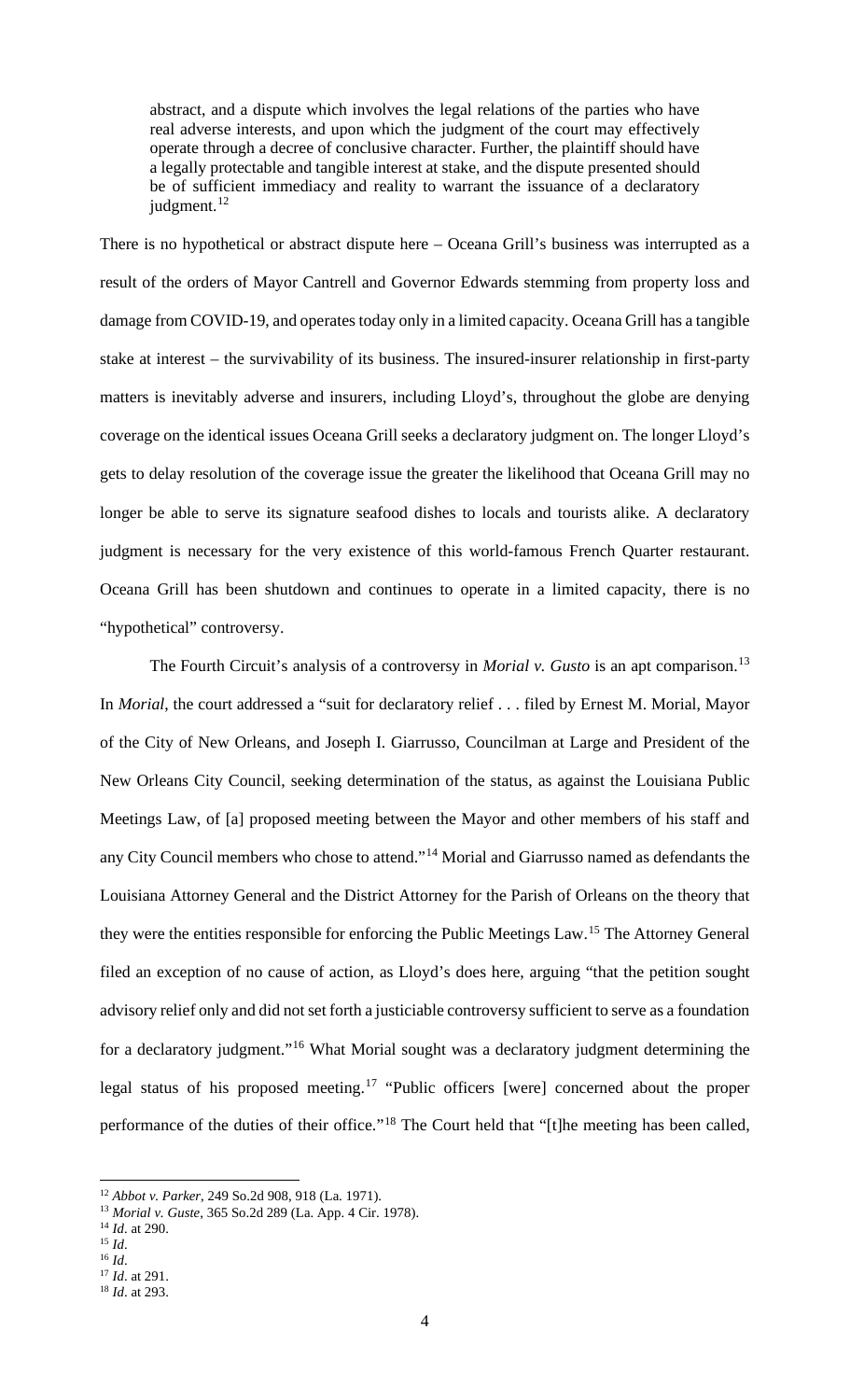and a serious question exists as to whether the holding of the meeting will be in violation of the Public Meetings Law . . . In our view, there is an existing actual and substantial dispute . . . There is a justiciable controversy here."[19](#page-4-0) Just as in *Morial*, there is a serious question as to whether the Lloyd's policy provides coverage for Oceana Grill's business interruption losses that have already occurred, there is no request for "advisory relief." Morial sought, as La. C.C.P. Article 1871 allows, a declaration as to the "rights, status, and other legal relations" between the parties. This is precisely what Plaintiffs seek, albeit in an insurance coverage context and not a Public Meetings Law context– a declaration as to the rights of the parties.

Contrast *Morial* with *Abbott v. Parker*, which Lloyd's cites to for the proposition that this court may not render a declaratory judgment on a hypothetical or abstract dispute.[20](#page-4-1) In *Abbott*, the Louisiana Stadium and Exposition District authorized the issuance of \$113 million of bonds to construct a domed stadium in New Orleans in  $1971$ .<sup>[21](#page-4-2)</sup> A group of citizens, taxpayers, property owners, legislators, and bond holders brought suit against the Stadium District and certain state agencies and officials opposing the stadium bonds.<sup>[22](#page-4-3)</sup> This group of Plaintiffs requested declaratory judgment "on perhaps thirty issues of budget procedure, of bond-payment priorities, and of payments of the State's lease rentals [the District had an agreement to lease to the State to finance the bond issue]."[23](#page-4-4)[24](#page-4-5) The Court ultimately held that the plaintiffs' claims for declaratory relief were in part "based upon alleged prejudice such bondholders might sustain through diversion of state revenues to the stadium lease rentals . . . . "<sup>[25](#page-4-6)</sup> However, evidence showed that state revenues available to pay bonds exceeded \$500 million dollars, and the gross annual stadium bond payments would never exceed \$10 million dollars, therefore plaintiffs' requests for declaratory relief presented "merely abstract questions of law which might hypothetically arise  $\ldots$ ."<sup>[26](#page-4-7)</sup> Contrast that to the situation of Oceana Grill, who has contractual insurance coverage for business interruption which was caused by a civil authority shutdown. This interruption (and corollary coverage) was initiated on March 16, 2020 and has continued for over four months. Plaintiffs seek a determination

<span id="page-4-0"></span><sup>19</sup> *Id*. at 293.

<span id="page-4-1"></span><sup>20</sup> *Abbott v. Parker*, 249 So.2d 908 (La. 1971).

<span id="page-4-2"></span><sup>&</sup>lt;sup>21</sup> *Id.* at 284.<br><sup>22</sup> *Id.* at 285.

<span id="page-4-4"></span><span id="page-4-3"></span><sup>&</sup>lt;sup>23</sup> *Id.* at 307.

<span id="page-4-5"></span><sup>&</sup>lt;sup>24</sup> "To construct and operate the facilities, the Stadium District was authorized to incur debt and issue bonds, to levy and collect a hotel occupancy tax in Jefferson and Orleans Parishes and to pledge the proceeds to the payments of its bonds, to mortgage or lease the District's property, and to pledge any lease or leases and the revenues and benefits therefrom. Under the amendment, the powers granted by it to the Stadium District to accomplish its functions were self-sufficient and plenary." *Id*. at 287.

<span id="page-4-6"></span><sup>25</sup> *Id*. at 310.

<span id="page-4-7"></span><sup>26</sup> *Id*. at 308-09.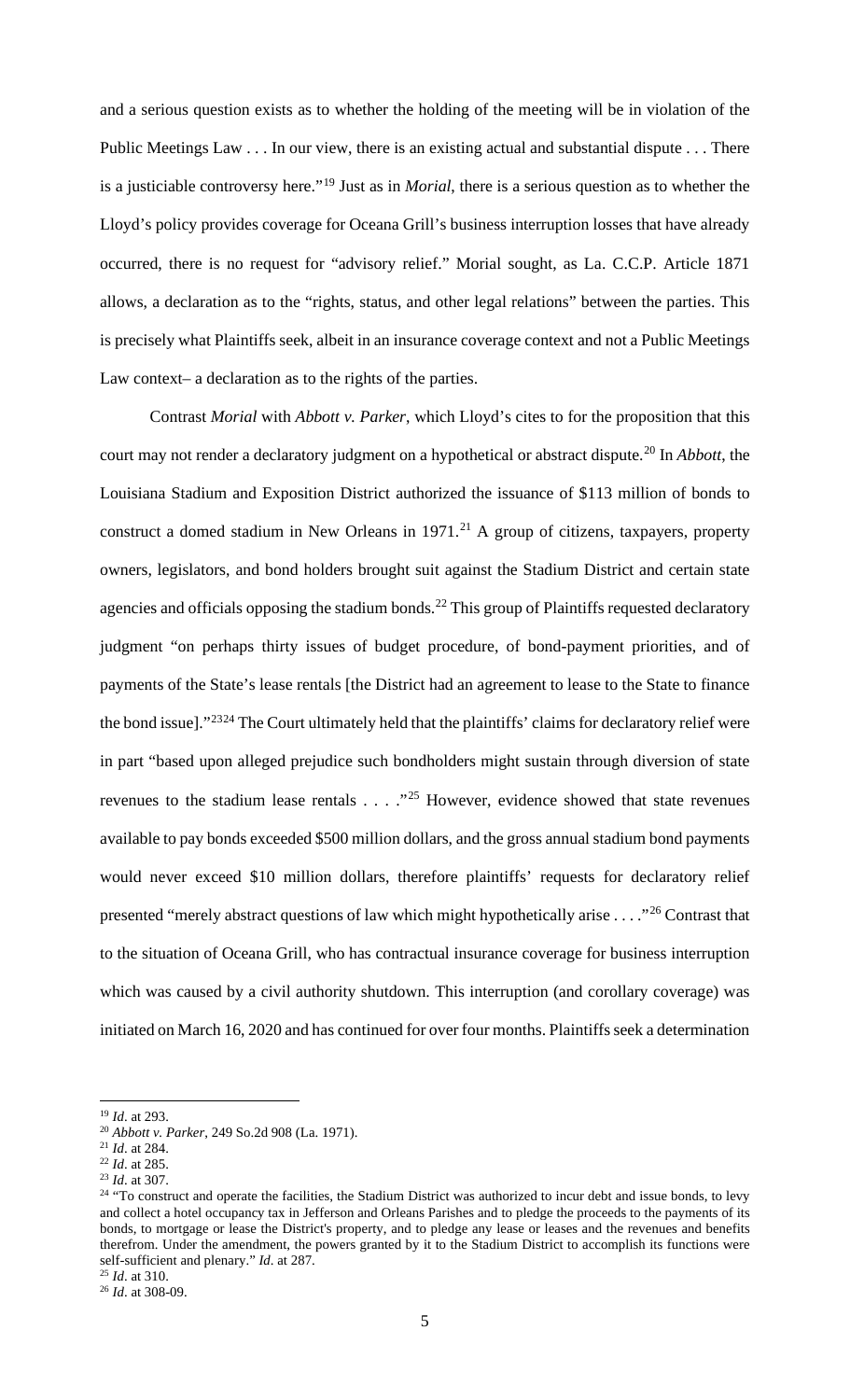from this Court as to coverage under their Lloyd's policy. There is simply nothing hypothetical or abstract about such a request for events that have already occurred. In fact, as evidence of the existence of an actual dispute, Plaintiffs provided a Consent Judgment to Lloyd's requesting that they stipulate to certain facts and coverage issues giving rise to this suit.<sup>[27](#page-5-0)</sup> If there is no dispute, Lloyd's should simply agree to the consent judgment prior to this hearing.

Moreover, Plaintiffs seek a declaration of its rights under a policy of property insurance, which is a written contract. La. C.C.P. article 1872 provides that "[a] person interested under a…written contract or other writing constituting a contract...may have determined any question of construction or validity arising under the…contract…and obtain a declaration of rights, status, or other legal relations thereunder."[28](#page-5-1) The next article, La. C.C.P. article 1873, makes clear that "[a] contract may be construed *either before or after* there has been a breach thereof." (emphasis added).<sup>[29](#page-5-2)</sup> Accordingly, the relevant code articles state that an insured may seek a declaration of his rights under its insurance policy before the policy is actually breached—that is, before the insured has made a claim under the policy and before the insurer has denied it.

Alternatively, if this Court finds that Lloyd's exception of no cause of action is warranted, Plaintiffs respectfully aver that they should be granted leave to amend their Petition pursuant to Louisiana Code of Civil Procedure Article 934.

## **B. Plaintiffs' declaratory judgment action is not premature.**

Lloyd's contention that Plaintiffs' request for relief is premature is incorrect because the request is based on non-speculative losses that have indisputably already occurred and continue to occur on a daily basis. Additionally, Plaintiffs may assert their claim for declaratory relief prior to making their claim under the Lloyd's policy. Lloyd's suffers no prejudice by the Court allowing Plaintiffs to proceed in this fashion.

# **i. Lloyds has not cited to a single analogous case to support its proposition that Plaintiffs' claim for declaratory relief is premature.**

Oceana Grill's request for declaratory judgment is based on non-speculative losses that took place as a result of the civil authority shutdowns which are ongoing to this day. Lloyd's' statement that the action is premature because Plaintiffs seek a declaration "with respect to a hypothetical insurance claim for losses that have not yet (and may never) be sustained" borders on the absurd. Oceana Grill is often packed with customers from near and far, yet has stood empty

<span id="page-5-0"></span><sup>27</sup> *See* Exhibit "1" attached hereto.

<span id="page-5-1"></span><sup>28</sup> La. C.C.P. article 1872.

<span id="page-5-2"></span><sup>29</sup> La. C.C.P. article 1873.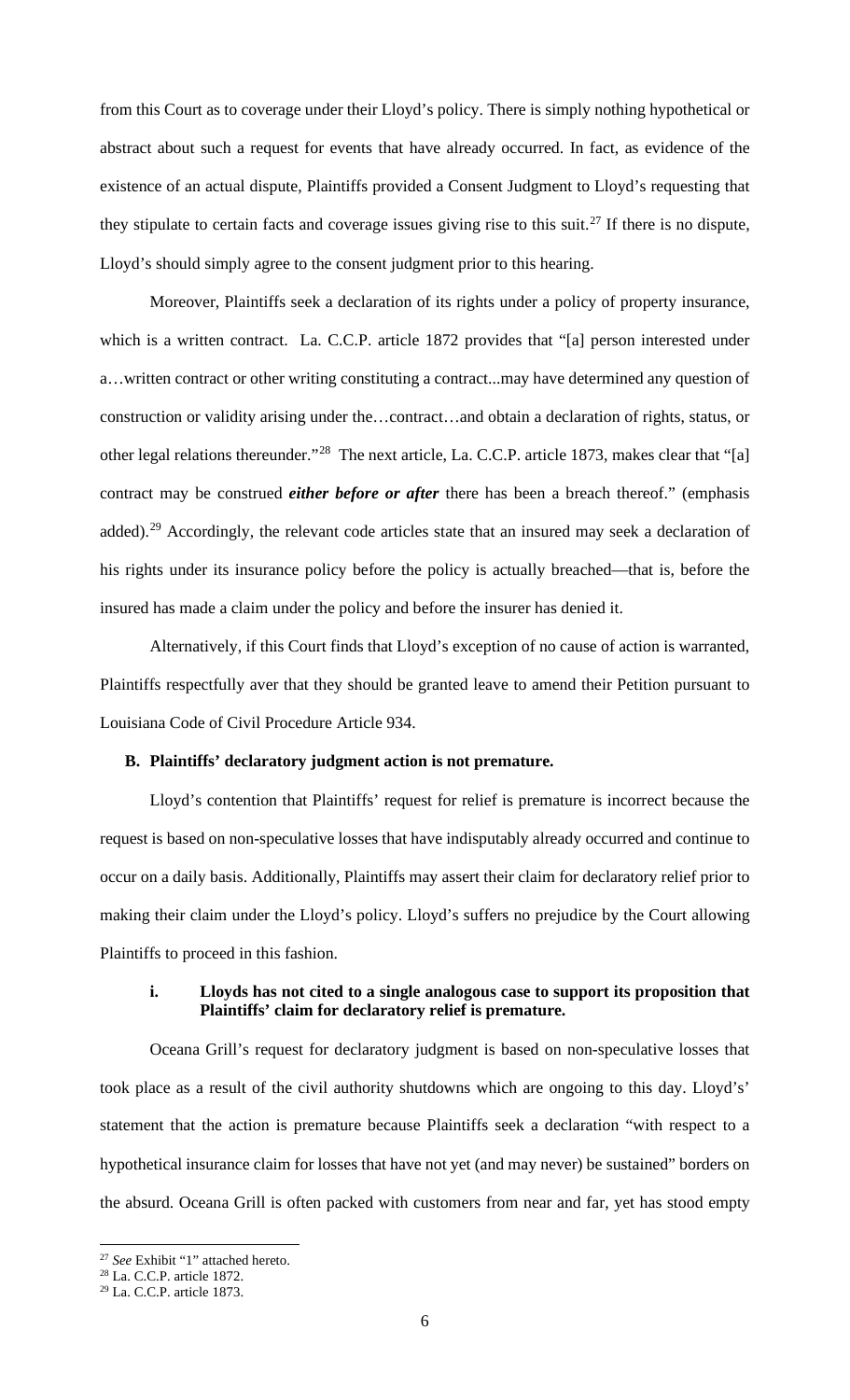for months. Only recently with the phasing in of indoor seating capacity has the bleeding been slightly stemmed. There is simply nothing about Plaintiffs' claims that are not based on actual events that have occurred. Lloyd's citations to Louisiana jurisprudence in support of their exception are unavailing.

For example, Lloyd's cites to *Houghton v. Our Lady of the Lake Hosp., Inc*. for the proposition that a suit "is premature when it is brought before the right to enforce the claim sued upon has accrued."[30](#page-6-0) However, *Houghton* is a medical malpractice case that stands for the wellestablished law that a Court must sustain an exception of prematurity if a plaintiff sues a qualified healthcare provider before presenting her claim to a medical review panel.<sup>[31](#page-6-1)</sup> *Houghton* therefore has nothing at all to do with whether an insured can seek a declaratory judgment on coverage prior to complying with any policy's loss reporting obligations. *Williamson v. Hospital Service Dist. No. 1 of Jefferson*, is also a medical malpractice action case involving the same issue as *Houghton* regarding a premature medical malpractice claim, and is therefore similarly irrelevant.<sup>[32](#page-6-2)</sup>

Lloyd's citation to *Norfolk S. Corp. v. Cal. Union Ins. Co*., for support of its position that Plaintiff's claims are premature is also unavailing and actually help demonstrate that Oceana Grill's claims are in fact ripe for determination, and therefore, not brought prematurely.<sup>[33](#page-6-3)</sup> In *Norfolk*, Norfolk sought a declaratory judgment on coverage under a commercial general liability policy for costs, in part, it **may** have to pay in response to orders (or **potential** orders) from a governmental entity to several clean-up polluted sites. [34](#page-6-4) The court noted that "**the purpose of the [declaratory] judgment is to settle and afford relief from uncertainty and insecurity, [at times,]** before damages arise and the need for traditional remedies occur[  $\cdot$ <sup>"[35](#page-6-5)</sup> [emphasis] added]. With respect to one of the two Norfolk sites left at the time of trial, Southern Shipbuilding, the Court noted that "[n]o claim ha[d] been filed against Norfolk in connection with this site by the EPA or any other entity."[36](#page-6-6) Therefore, the claims regarding Southern Shipbuilding were too hypothetical and abstract to allow the granting of declaratory relief, as the "only facts alleged in support of Norfolk's potential liability at the site [were] speculative at best. Furthermore, no entity ha[d] sought to hold Norfolk liable in connection with the site, and no entity may ever seek to

<span id="page-6-4"></span><sup>34</sup> *See Norfolk, supra*, generally, and at p. 182.

<span id="page-6-0"></span><sup>30</sup> *Houghton v. Our Lady of the Lake Hosp., Inc*. 2003-0135 (La. App. 1 Cir. 7/15/03); 859 So. 2d 103, 105.

<sup>31</sup> *Id*. at 105-06.

<span id="page-6-2"></span><span id="page-6-1"></span><sup>32</sup> *Williamson v. Hospital Service Dist. No. 1 of Jefferson*, 2004-0451 (La. 12/1/04); 888 So. 2d 782, 785.

<span id="page-6-3"></span><sup>33</sup> *See Norfolk S. Corp. v. Cal. Union Ins. Co*., 2002-0369 (La. App. 1 Cir. 9/12/03); 859 So.2d 167.

<span id="page-6-5"></span><sup>35</sup> *Id*. at 185; *citing American Waste & Pollution Control Co. v. St. Martin Parish Policy Jury*, 627 So. 2d 158 (La. 1993).

<span id="page-6-6"></span><sup>36</sup> *Id*. at 186.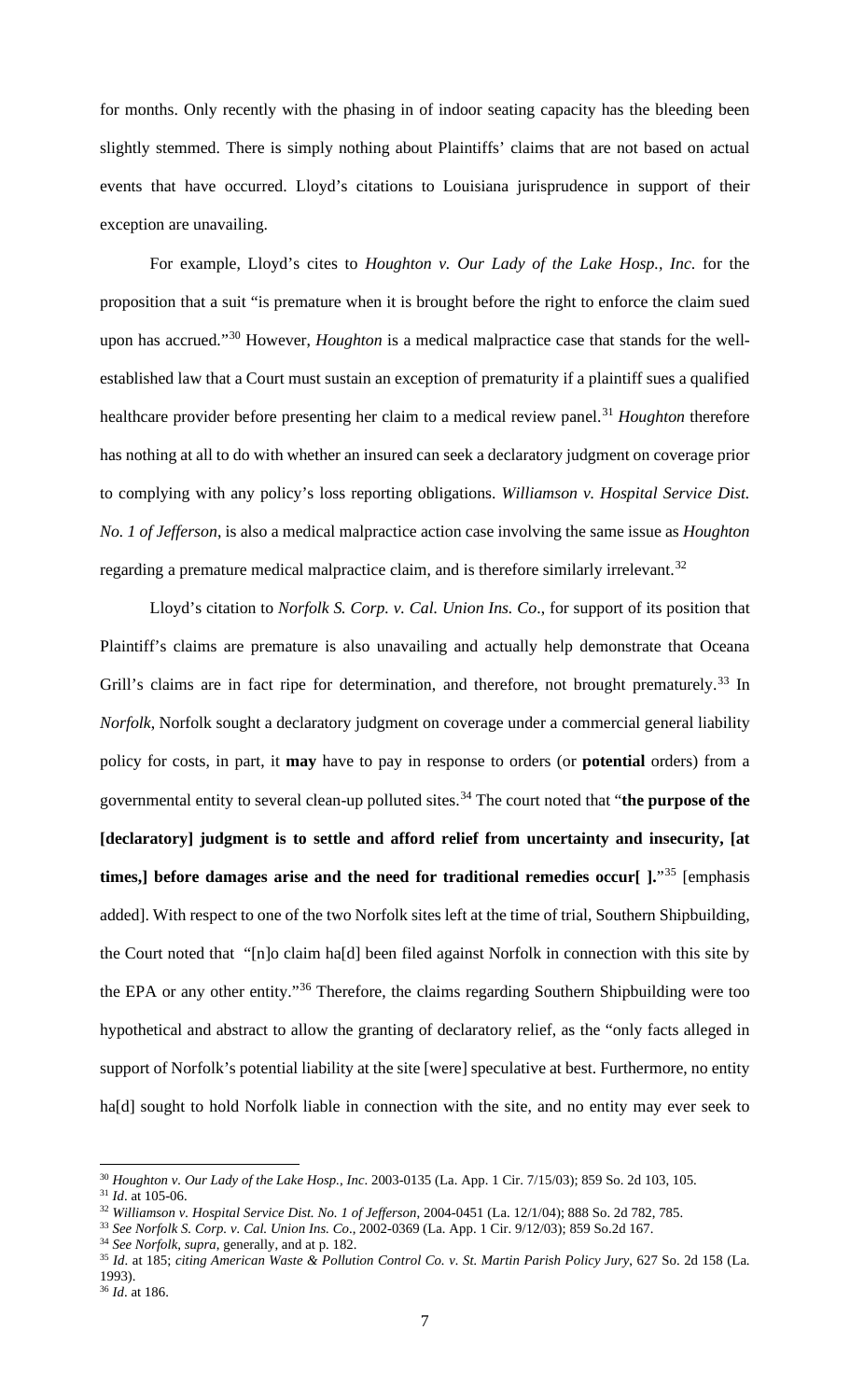impose liability. Therefore, the question of insurance coverage [was] based on a contingency that may never occur and is not of sufficient immediacy and reality to warrant the issuance of a declaratory judgment." *Id*. *Norfolk* holds (and is supported by La. C.C.P. Article 1973, *supra*) that declaratory judgments are meant to settle and afford relief from uncertainty and insecurity, even *before* damages arise. Unlike *Norfolk*, where the insured requested a declaratory judgment with respect to insurance coverage for clean-up of a site for which Norfolk had no liability yet, Oceana Grill seeks a declaratory judgment with respect to insurance coverage for non-speculative, real losses that have already taken place.<sup>[37](#page-7-0)</sup> A declaratory judgment in this action would absolutely "settle and afford relief from uncertainty and insecurity, and is therefore not premature.

# **ii. Plaintiffs do not have to satisfy policy obligations to obtain a declaratory judgment with respect to coverage.**

Lloyd's has not only pointed to no Louisiana case law on point, but has also not pointed to any contractual provision that prohibits Plaintiffs from obtaining a declaratory judgment as to coverage prior to complying with the policy. Certainly, Plaintiffs cannot file a breach of contract action against Lloyd's until the policy provisions are complied with and Lloyd's has an opportunity to investigate the claim. However, Lloyd's cites to no contractual provision that prevents Plaintiffs, or this Court, from making a coverage determination in the form of a declaratory judgment prior to complying with the policy's loss reporting obligations.

Lloyd's further loses nothing by allowing this Court to make such a coverage determination, which actually can only help Lloyd's save time, energy, and expense. The loss reporting obligations additionally have no effect on whether this Court believes coverage exists under the set of facts and present situation applicable to Oceana Grill. Therefore, the contract's purpose of such reporting obligations is not germane to a declaratory judgment action. If nothing else, Lloyd's certainly now has notice of Oceana Grill's claims at this juncture given the facts contained in the declaratory judgment action and the reality of the effect on restaurants in New Orleans by virtue of civil authority orders. Just as this Court may take judicial notice of facts regarding the civil authority shutdown orders and the progression of various 'phases' of re-opening for restaurants, Lloyd's undoubtedly can do the same. For Lloyd's to argue that the claim is premature because they don't know the facts of Oceana Grill's claim is not only dubious, but

<span id="page-7-0"></span><sup>&</sup>lt;sup>37</sup> Lloyd's reliance on La. C.C.P. Articles 423 similarly has no merit because Plaintiffs do not seek to enforce an 'obligation,' they are merely seeking a determination of coverage. Notably, not a single one of the 114 noted decisions discussing La. C.C.P. Article 423 appears to mention anything to do with the precise scenario before this Court.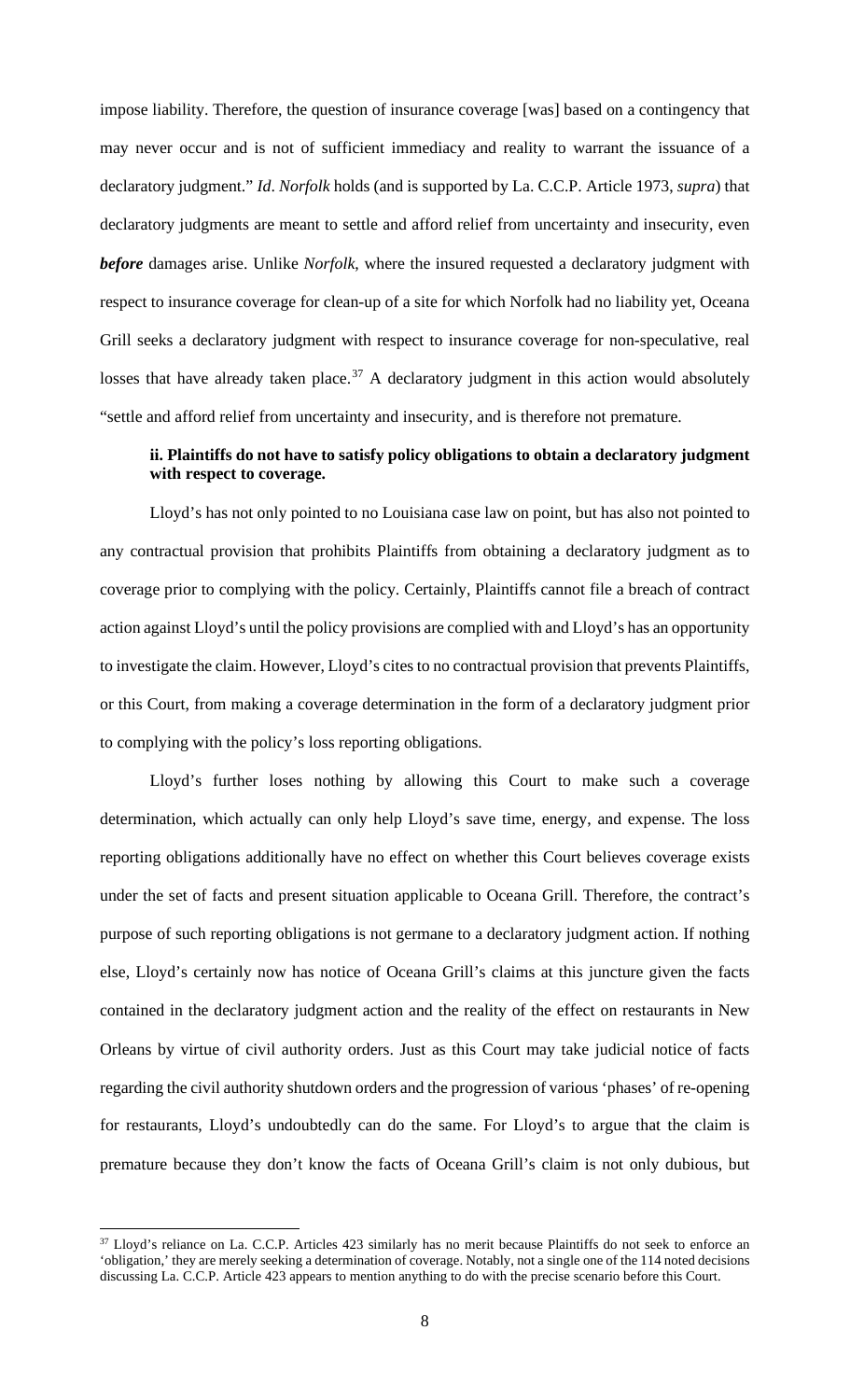clearly designed as a vehicle to avoid this Court ruling on the merits of the declaratory judgment action and delay resolution of Plaintiffs' claims.

# **C. Lloyd's exception of lis pendens must be denied as the instant matter is the only COVID-19 business interruption suit that exists between the parties.**

The doctrine of lis pendens prevents a plaintiff from litigating a second suit when the suits involve the same transaction or occurrence between the same parties in the same capacities.<sup>[38](#page-8-0)</sup> The instant Petition for Declaratory Judgment was filed well before the Second Supplemental and Amending Petition for Damages and Declaratory Judgment was filed in Oceana Grill's fire-related lawsuit, which is also pending before this Court. Moreover, the Second Supplemental and Amending Petition for Damages in the fire lawsuit does not relate back to the original filing date of the fire suit because the facts therein do not arise out of the same transaction or occurrence. Nevertheless, out of an abundance of caution, Plaintiffs have filed a motion to dismiss with prejudice their Second Supplemental and Amending Petition for Damages and Declaratory Judgment in the fire suit.<sup>[39](#page-8-1)</sup> Therefore, the instant declaratory judgment action is the only suit before this court, or any other court, concerning business interruption claims from civil authority shutdown as a result of the COVID-19 pandemic. Lloyd's exception of lis pendens is therefore moot and should be denied.

### **D. Rendering a declaratory judgment would absolutely terminate the uncertainty giving rise to this proceeding, and any argument to the contrary is unfounded.**

What Lloyd's fails to acknowledge, and which is obvious on its face, is that a judgment on Oceana Grill's declaratory judgment action would, without a doubt, logically terminate any uncertainty giving rise to the proceeding. The uncertainty is whether Lloyd's policy at issue provides coverage for a civil authority shutdown as a result of a pandemic and/or virus that leads to business interruption losses. Would allowing this declaratory judgment action to go forward and allow this Court to make a determination of coverage terminate this uncertainty? The answer is a resounding yes.

Lloyd's own citation to *Western World Ins. Co., Inc. v. Paradise Pools & Spas, Inc*., supports this contention.<sup>[40](#page-8-2)</sup> In *Western World*, Paradise Pools sought a declaratory judgment that its insurer, Western World, owed a duty to defend after Paradise Pools was sued for negligent installation of a new pool.<sup>[41](#page-8-3)</sup> The court held that declaratory judgment "would remove at least part

<span id="page-8-0"></span><sup>38</sup> *See e.g. Aisola v. Louisiana Citizens Property Ins. Corp*., 2014-1708 (La. 10/14/15); 180 So.3d 266, 269.

<span id="page-8-1"></span><sup>39</sup> *See* Motion to Dismiss, attached hereto as Exhibit "2" filed Wednesday, July 15, 2020.

<span id="page-8-2"></span><sup>40</sup> *Western World Ins. Co., Inc. v. Paradise Pools & Spas, Inc*., 633 So.2d 790 (La. App. 5 Cir. 1994).

<span id="page-8-3"></span><sup>41</sup> *Id*. at 790-91.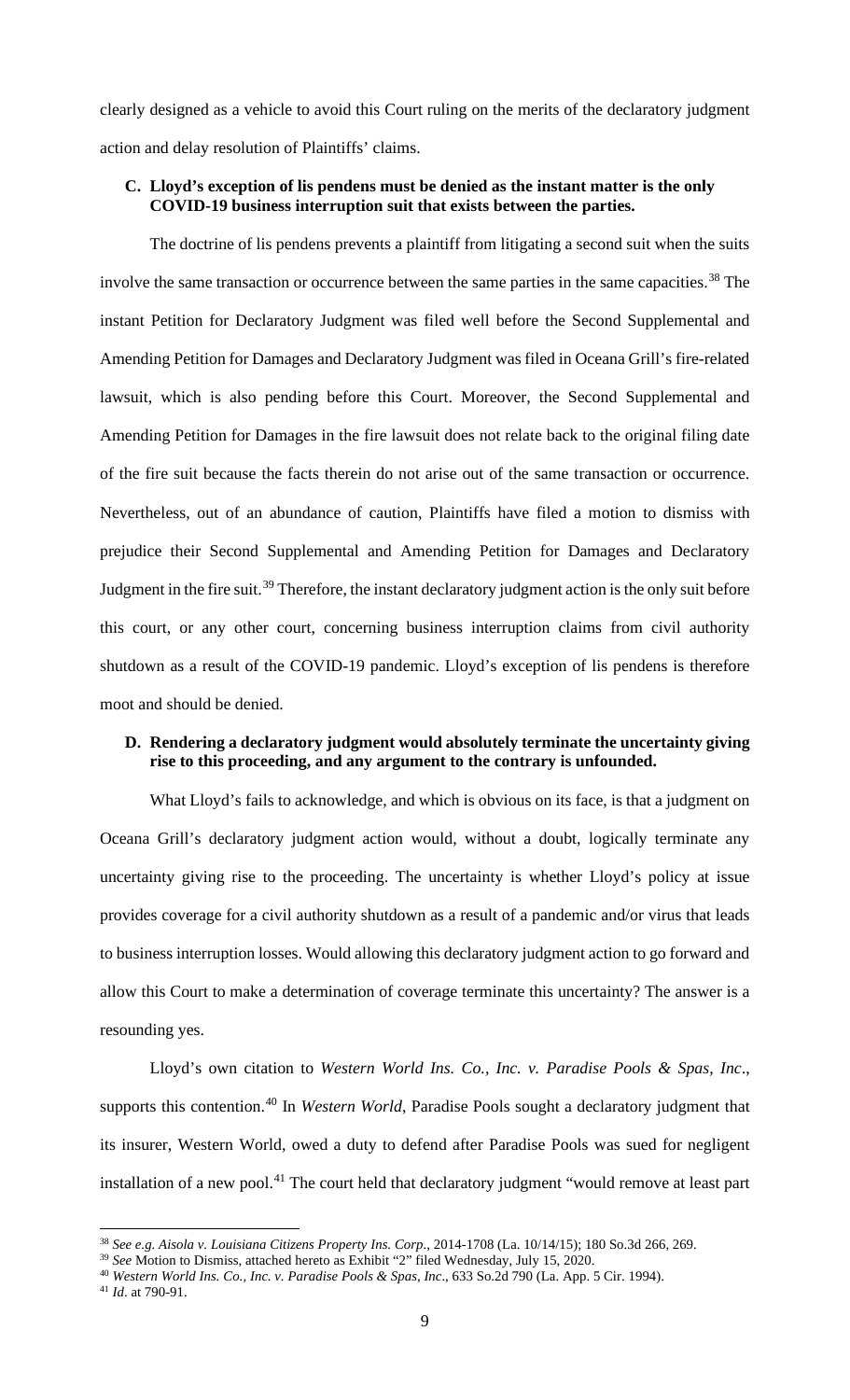of the uncertainty that gave rise to th[e] proceeding" as "a determination that there is no coverage would terminate the litigation as to Western World."[42](#page-9-0) As in *Western World*, if the Court determines that coverage does not exist for Plaintiffs under the Lloyd's policy (which Plaintiffs stringently deny), any further litigation would logically and necessarily be halted. Conversely, if the Court determined coverage existed, there would be no reason for litigation and the parties would merely need to confer on the amount of loss. Under either scenario, the uncertainty giving rise to this proceeding (i.e. whether the Lloyd's policy provides coverage for business interruption due to a civil authority shutdown from the COVID-19 pandemic) would be eliminated.

Lloyd's citation to the macabre *In re Internment of LoCicero*, similarly supports Plaintiffs' contention.[43](#page-9-1) In *LoCicero*, Ramona LoCicero Hedrick, one of four heirs to decedent Ms. Cleo Satter LoCicero, who passed due to a heart attack, sued her three sisters for defamation after they publicly accused her of poisoning their mother. Allstate Insurance Company, who issued a policy of insurance, to one of the three sisters, filed a declaratory judgment action based on an exclusion of coverage for intentional acts.<sup>[44](#page-9-2)</sup> The court noted that the simple issue on Allstate's declaratory judgment action was "Allstate's coverage of Marks for liability resulting from any defamatory statements she allegedly made. This need not involve more than a comparison between the acts alleged in the petition and the text of the policy."<sup>[45](#page-9-3)</sup> The court held that rendering a declaratory judgment would not terminate any controversy giving rise to the proceeding because its insured, Marks, was still a party to the suit by Hedrick, and Hedrick "could present evidence to prove that Marks negligently [as opposed to intentionally] made the alleged defamatory statement" thereby making Allstate liable.<sup>[46](#page-9-4)</sup> Therefore, a coverage determination was premature because Allstate could still be responsible for damages resulting from negligently made statements.<sup>[47](#page-9-5)</sup> Whereas in *LoCicero*, potential facts could come out that could alter the insurer Allstate's liability, there is nothing that is going to change with respect to Oceana Grill that would alter whether Lloyd's owes coverage for business losses from civil authority shutdown as a result of COVID-19. Oceana Grill has clearly suffered extensive losses from civil authority shutdown orders. A declaratory judgment on whether coverage exists as a result of these losses is ripe because the reality of the damage to the Oceana Grill restaurant from these shutdowns is not going to change. All the facts are out and

<span id="page-9-2"></span><sup>44</sup> *Id*. at 885.

<span id="page-9-0"></span><sup>42</sup> *Id*. at 793.

<span id="page-9-1"></span><sup>43</sup> *In re Internment of LoCicero*, 2005-1051 (La. App. 4 Cir. 05/26/06); 933 So. 2d 883, 884-85.

<span id="page-9-3"></span><sup>45</sup> *Id*. at 886.

<span id="page-9-4"></span><sup>46</sup> *Id*. at 887.

<span id="page-9-5"></span><sup>47</sup> *Id*. at 887.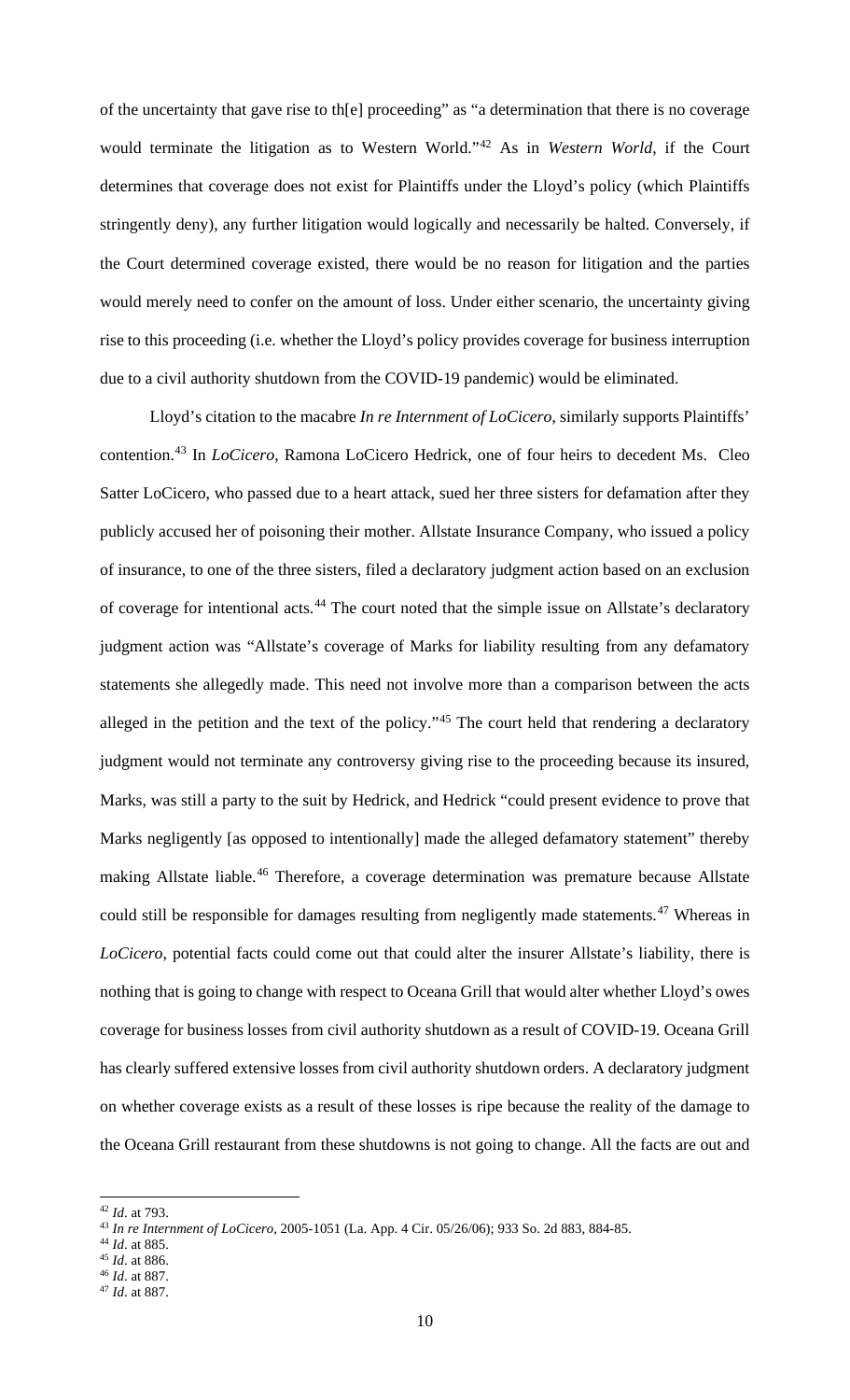Oceana Grill has been living with the reality of those facts on a daily basis, struggling to survive. All the court has to do is, as in *LoCicero*, compare the acts alleged in the petition with the text of the policy, nothing more.

The Fourth Circuit in *Morial* further held that pursuant to Louisiana Code of Civil Procedure Article 1876 Courts "**must** render a declaratory judgment when such a judgment would terminate the uncertainty or controversy giving rise to the proceeding  $\dots$ ." [emphasis added].<sup>[48](#page-10-0)</sup> Considering that rendering a declaratory judgment in this matter will logically and undoubtedly terminate any uncertainty regarding whether the Lloyd's policy at issue provides civil authority coverage from the current COVID-19 pandemic related civil authority shutdowns, this Court should find that a cause of action exists and deny Lloyd's exceptions.

#### **CONCLUSION**

Plaintiffs have pled sufficient facts to state a cause of action against Lloyd's and their seeking of declaratory judgment is not premature. A determination on the coverage issues Oceana Grill seeks this Court to address will absolutely remove uncertainty that exists regarding the coverage dispute. What Lloyd's seeks to do with these exceptions is delay resolution of an issue of paramount importance to Oceana Grill and to the local, national, and global landscape on the COVID-19 business interruption litigation.

WHEREFORE, for the foregoing reasons, Plaintiffs respectfully request that this Court DENY Lloyd's exception of no cause of action, exception of prematurity, and exception of lis pendens.

Respectfully Submitted,

GAUTHIER MURPHY & HOUGHTALING LLC

 $\frac{1}{2}$ JOHN W. HOUGHTALING, BAR NO. 25099 KEVIN R. SLOAN, BAR NO. 34093 JENNIFER PEREZ, BAR NO. 38370 3500 N. Hullen Street Metairie, Louisiana, 70002 Telephone: (504) 456-8600 Facsimile: (504) 456-8624 ATTORNEYS FOR PLAINTIFF

- And -

<span id="page-10-0"></span><sup>48</sup> *Morial*, 365 So.2d at 292.